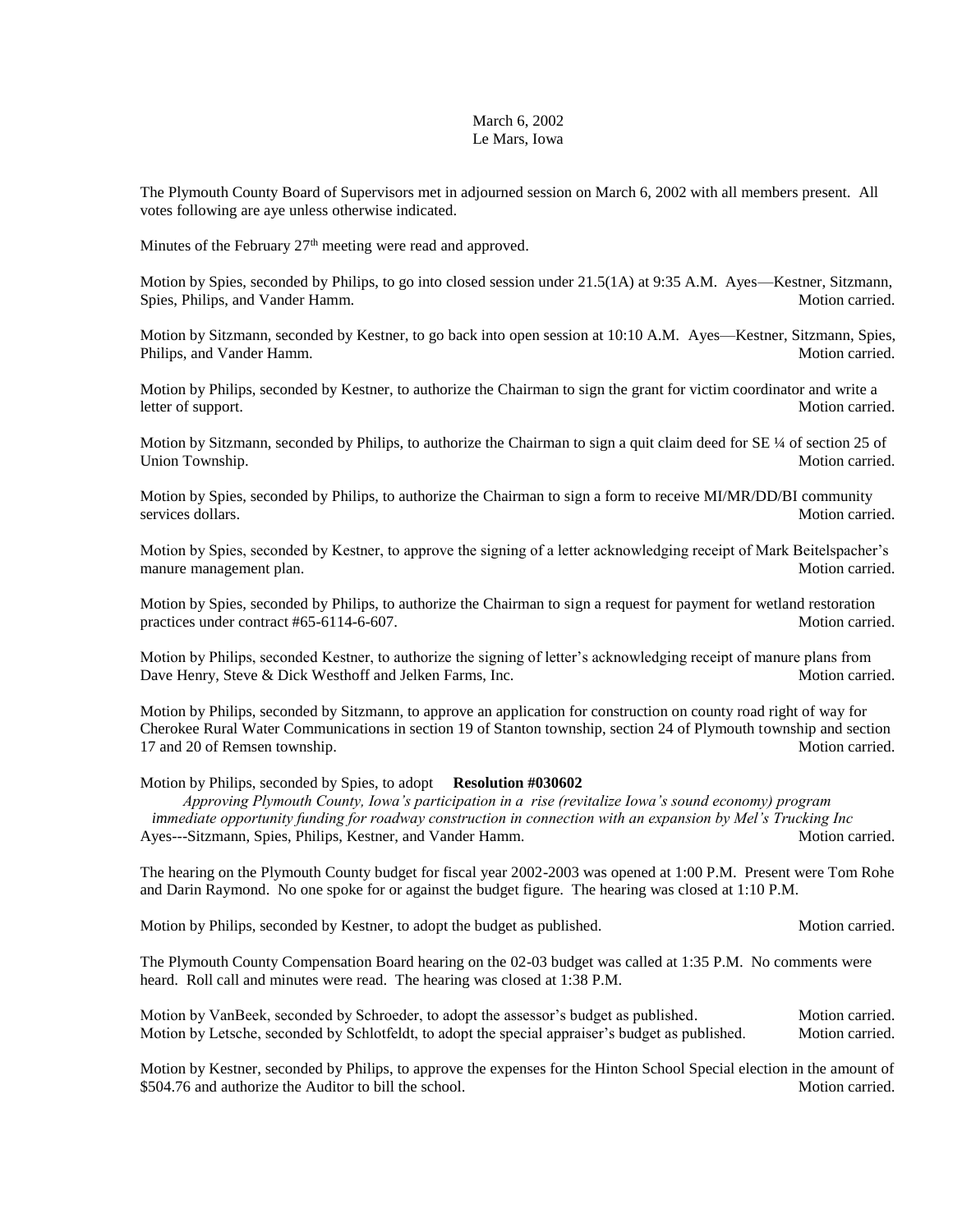Motion by Kestner, seconded by Philips, to grant a utility easement on the north side of the county home property. Motion carried.

Motion by Philips, seconded by Kestner, to approve a beer and liquor permit for Hidden Acres Golf Course.

Motion carried.

| The Board approved the following claims per<br>payroll dated February 28, 2002: |              | Employer payroll withholding<br>Employee payroll withholding | \$       | 84.94<br>108.85 |
|---------------------------------------------------------------------------------|--------------|--------------------------------------------------------------|----------|-----------------|
| Paid from General Basic Fund                                                    |              | Paid from Secondary Road Fund                                |          |                 |
| Lynn Steckelberg, wages                                                         | \$<br>30.04  | Craig Christmann, wages                                      | \$       | 21.36           |
| Jary Vermeys, wages                                                             | 52.78        | Kurt Haage, wages                                            |          | 21.36           |
| Brian Reis, wages                                                               | 46.00        | Terry Hodgson, wages                                         |          | 113.55          |
| Tom Schneider, wages                                                            | 258.75       | Dick Milne, wages                                            |          | 61.88           |
| Don Jennings, wages                                                             | 13.23        | <b>Barry Small</b> , wages                                   |          | 42.72           |
| Jeff Kramer, wages                                                              | 14.15        | Floyd Waterbury, wages                                       |          | 227.10          |
| Employer payroll withholding                                                    | 39,808.93    | Marvin Hitzemann, wages                                      |          | 53.40           |
| Employee payroll withholding                                                    | 21,545.73    | Employer payroll withholding                                 | 6,130.79 |                 |
|                                                                                 |              | Employee payroll withholding                                 |          | 14,607.43       |
| Paid from MH-DD Services Fund                                                   |              |                                                              |          |                 |
| Employer payroll withholding                                                    | \$<br>700.82 | The Board approved the following claims per                  |          |                 |
| Employee payroll withholding                                                    | 369.66       | warrant register dated March 6, 2002:                        |          |                 |
|                                                                                 |              |                                                              |          |                 |
| Paid from Secondary Road Fund                                                   |              | <b>GENERAL BASIC</b>                                         |          |                 |
| Employer payroll withholding                                                    | \$ 3,901.36  | Board of Supervisors                                         |          |                 |
| Employee payroll withholding                                                    | 2,752.86     | Akron Register Tribune, proceed, budget                      | \$       | 225.73          |
|                                                                                 |              | Kingsley News Times, proceed, budget                         |          | 394.33          |
| Paid from Economic Development Fund                                             |              | LeMars Daily Sentinel, proceed, budget                       |          | 517.41          |
| Employer payroll withholding                                                    | \$<br>950.61 | Paul Sitzmann, mileage                                       |          | 252.00          |
| Employee payroll withholding                                                    | 497.13       |                                                              |          |                 |
|                                                                                 |              | Auditor                                                      |          |                 |
| Paid from Local Emergency Management Fund                                       |              | Akron Register Tribune, proceed, budget                      | \$       | 47.77           |
| Employer payroll withholding                                                    | \$<br>167.51 | Harold Binneboese, election                                  |          | 94.25           |
| Employee payroll withholding                                                    | 441.69       | Martha Dale, election                                        |          | 94.25           |
|                                                                                 |              | Fidlar Doubleday, election supplies                          |          | 1,595.21        |
| Paid from Co Assessor Agency Fund                                               |              | Kingsley News Times, proceed, budget                         |          | 76.91           |
| Employer payroll withholding                                                    | \$4,018.59   | Audrey Kurth, election                                       |          | 6.50            |
| Employee payroll withholding                                                    | 2,397.25     | LeMars Daily Sentinel, proceed, budget                       |          | 76.91           |
|                                                                                 |              | Helen Mayrose, election                                      |          | 6.50            |
| The Board approved the following claims per                                     |              | Option 1, mapping maintenance                                |          | 487.50          |
| payroll dated March 1, 2002:                                                    |              | Evelyn Saunders, election                                    |          | 94.25           |
|                                                                                 |              | Richard Van Evera, election                                  |          | 113.45          |
| Paid from General Basic Fund                                                    |              | Verizon Wireless, phone service                              |          | 24.01           |
| Warren Palmer, wages                                                            | \$<br>207.00 |                                                              |          |                 |
| Jennifer Poeckes, wages                                                         | 204.00       | Treasurer                                                    |          |                 |
| Kevin Vande Vegte, wages                                                        | 195.50       | LeMars Daily Sentinel, publication costs                     | \$       | 84.00           |
| Martin Balmer, wages                                                            | 252.00       |                                                              |          |                 |
| Marcia Pratt, wages                                                             | 434.00       | Sheriff                                                      |          |                 |
| Anna Rohmiller, wages                                                           | 295.12       | Ad/Vantage, jail booking equipment                           | \$       | 167.00          |
| Mary Jo Sitzmann, wages                                                         | 420.80       | Mobile Vision, repair equipment                              |          | 38.00           |
| Employer payroll withholding                                                    | 269.12       | Sioux Sales Company, clothing                                |          | 65.90           |
| Employee payroll withholding                                                    | 376.01       | Iowa Co Recorder's Assoc, dues                               |          | 100.00          |
|                                                                                 |              | Microfilm Imaging, service agreement                         |          | 500.00          |
| Paid from Rural Services Basic Fund                                             |              | Standard Office, supplies                                    |          | 26.98           |
| C. Gordon Greene, wages                                                         | \$<br>422.72 |                                                              |          |                 |
| Alan Lucken, wages                                                              | 211.20       |                                                              |          |                 |
|                                                                                 |              |                                                              |          |                 |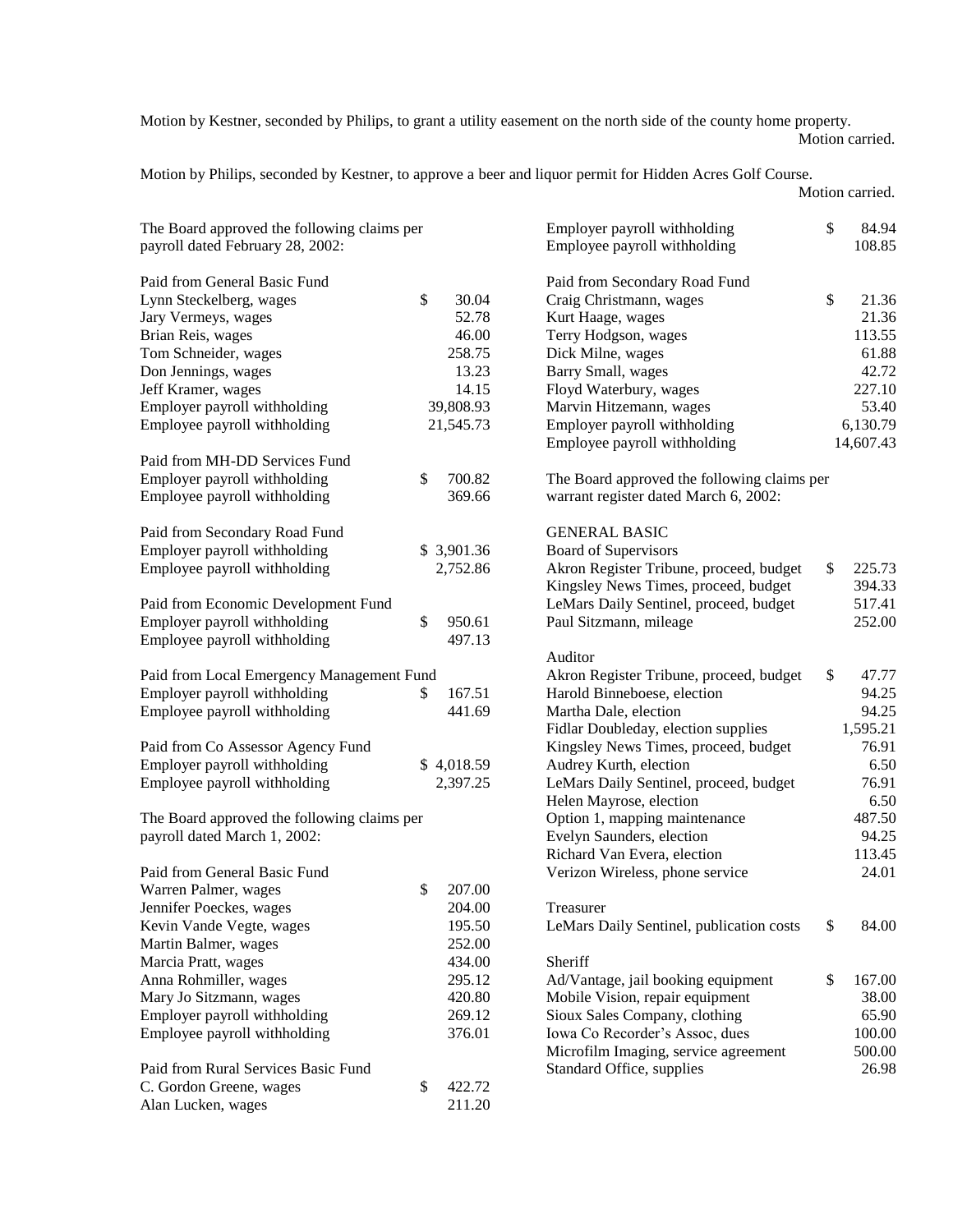| <b>Conservation Board</b><br>North West REC, electric | \$<br>248.42 |  |
|-------------------------------------------------------|--------------|--|
| <b>Human Services</b>                                 |              |  |
| Bel Air Motel, shelter                                | \$<br>55.00  |  |
| Linda DeLair, cleaning services                       | 160.00       |  |
| MidAmerican Energy, gas/electric                      | 377.87       |  |
| Sioux City Journal, yearly subscription               | 122.50       |  |
| Wal-Mart, supplies                                    | 30.72        |  |
| <b>Medical Examiner</b>                               |              |  |
| Floyd Valley Hospital, autopsy expense                | \$<br>91.22  |  |
| Pathology Medical Service, autopsy exp                | 1,211.45     |  |
| <b>Correctional Services</b>                          |              |  |
| Floyd Valley Hospital, inmate services                | \$<br>157.56 |  |
| <b>Inventory Trading, clothing</b>                    | 162.00       |  |
| O'Brien Co Sheriff, inmate housing                    | 495.00       |  |
| Plymouth Life, meals for January                      | 2,652.00     |  |
| Presto-X-Co, pest control                             | 21.50        |  |
| Sioux Sales Company, clothing                         | 629.93       |  |
| Wal-Mart, supplies                                    | 39.57        |  |
| Woodbury Co Sheriff, electronic monitoring            | 75.60        |  |
| Communications                                        |              |  |
| McLeod USA, phone service                             | \$<br>287.93 |  |
| North West REC, tower utilities                       | 40.00        |  |
| Union Co Electric Coop, tower utilities               | 33.08        |  |
| Courthouse                                            |              |  |
| Bomgaars, grease                                      | \$<br>11.66  |  |
| Campbell's Electric, electrical work                  | 577.62       |  |
| Maintenance Eng, lightbulbs                           | 467.37       |  |
| Juvenile Probation                                    |              |  |
| LeMars Daily Sentinel, publication costs              | \$<br>81.41  |  |
| Woodbury Co Sheriff, sheriff's fees                   | 23.72        |  |
| Nondepartmental                                       |              |  |
| C.A. Bartolozzi, ins reimb                            | \$<br>487.08 |  |
| Paul Betsworth, ins reimb                             | 139.00       |  |
| Kay Bohnenkamp, ins reimb                             | 51.15        |  |
| Gildemeister & Keane, legal services                  | 45.00        |  |
| Jolynn Goodchild, ins reimb                           | 6.00         |  |
| Larry Hoffman, ins reimb                              | 39.40        |  |
| Tamara Jorgensen, ins reimb                           | 379.78       |  |
| Jeffrey Kramer, ins reimb                             | 5.20         |  |
| Sharon Nieman, ins reimb                              | 31.00        |  |
| Charles Pridie, trustee meeting                       | 20.00        |  |
| Ella Pridie, trustee meeting                          | 20.00        |  |
| Dennis Sohl, ins reimb                                | 118.10       |  |
| Jack Spies, ins reimb                                 | 951.96       |  |
| Larry Vondrak, trustee meeting                        | 20.00        |  |
| MH-DD SERVICES FUND                                   |              |  |
| Mental Health Administrator                           |              |  |

| Sharon Nieman, mileage, phone usage<br>Treasurer/State of IA, inpatient for 12/01<br>Woodbury Co Auditor, court/attorney costs | \$<br>\$ | 54.20<br>820.07<br>50.00 |
|--------------------------------------------------------------------------------------------------------------------------------|----------|--------------------------|
| <b>RURAL SERVICES BASIC FUND</b><br>Sanitarian                                                                                 |          |                          |
| Jerry Staab, well closing                                                                                                      | \$       | 199.81                   |
| Zoning                                                                                                                         |          |                          |
| Kenneth Alesch, meetings, mileage                                                                                              | \$       | 126.00                   |
| Nancy Anderson, meetings, mileage                                                                                              |          | 126.00                   |
| Dennis Anstine, meetings, mileage                                                                                              |          | 138.00                   |
| Mel Brown, zoning work                                                                                                         |          | 84.48                    |
| Mary Ann Davidson, meetings, mileage                                                                                           |          | 122.40                   |
| Alan Lucken, meetings, mileage                                                                                                 |          | 70.20                    |
| Standard Office, supplies                                                                                                      |          | 18.76                    |
| <b>SECONDARY ROAD FUND</b>                                                                                                     |          |                          |
| <b>County Engineer</b>                                                                                                         |          |                          |
| Akron Municipal Utilities, sundry                                                                                              | \$       | 68.70                    |
| Amoco Oil, gasoline                                                                                                            |          | 32.21                    |
| AT&T, sundry                                                                                                                   |          | 136.31                   |
| Jason Becker, shop tools                                                                                                       |          | 300.00                   |
| Bekins Fire/Safety, safety                                                                                                     |          | 1,222.20                 |
| Bomgaars, tools, signs, buildings                                                                                              |          | 207.50                   |
| Dr Video/Radio Shack, supplies                                                                                                 |          | 3.49                     |
| Dave Erdmann, meals & lodging                                                                                                  |          | 6.40                     |
| Farmers Coop, diesel fuel                                                                                                      |          | 224.57                   |
| Foreman Tire, tires & tubes                                                                                                    |          | 129.50                   |
| Frontier Communications, sundry                                                                                                |          | 252.46                   |
| Graves Construction, projects                                                                                                  |          | 16,782.11                |
| Kurt Haage, ins reimb                                                                                                          |          | 36.60                    |
| Higman Sand/Gravel, materials                                                                                                  |          | 352.77                   |
| Russ Hobson, ins reimb                                                                                                         |          | 151.41                   |
| Holiday Inn, meals & lodging                                                                                                   |          | 360.87                   |
| IA Dept/Transportation, signs                                                                                                  |          | 80.00                    |
| J-B Propane, sundry                                                                                                            |          | 189.75                   |
| K & R Repair, outside service, parts                                                                                           |          | 142.18                   |
| Kimball-Midwest, shop tools                                                                                                    |          | 470.40                   |
| Lamperts, buildings                                                                                                            |          | 22.60                    |
| Lawson Products, parts                                                                                                         |          | 19.60<br>112.06          |
| LeMars Glass, outside service, parts                                                                                           |          | 6.40                     |
| Terry Marienau, meals & lodging                                                                                                |          | 72.24                    |
| Mathison Company, supplies<br>Merrill, City of, sundry                                                                         |          | 22.68                    |
| MidAmerican Energy, sundry                                                                                                     |          | 533.17                   |
| Midwest Equipment, parts                                                                                                       |          | 133.40                   |
| Richard Milne, meals & lodging                                                                                                 |          | 6.40                     |
| Motor Inn, outside service, parts                                                                                              |          | 42.75                    |
| Nelson Electric, hand tools                                                                                                    |          | 30.29                    |
| North West REC, sundry                                                                                                         |          | 21.00                    |
| Northern IA Const, signs                                                                                                       |          | 282.45                   |
| Northern Iowa Telephone, sundry                                                                                                |          | 52.50                    |
| Nu-Metrics, new equipment                                                                                                      |          | 529.50                   |
| Nuebel Chevrolet, outside service, parts                                                                                       |          | 95.35                    |
| Ply Co Tire, tires & tubes                                                                                                     |          | 101.58                   |
|                                                                                                                                |          |                          |